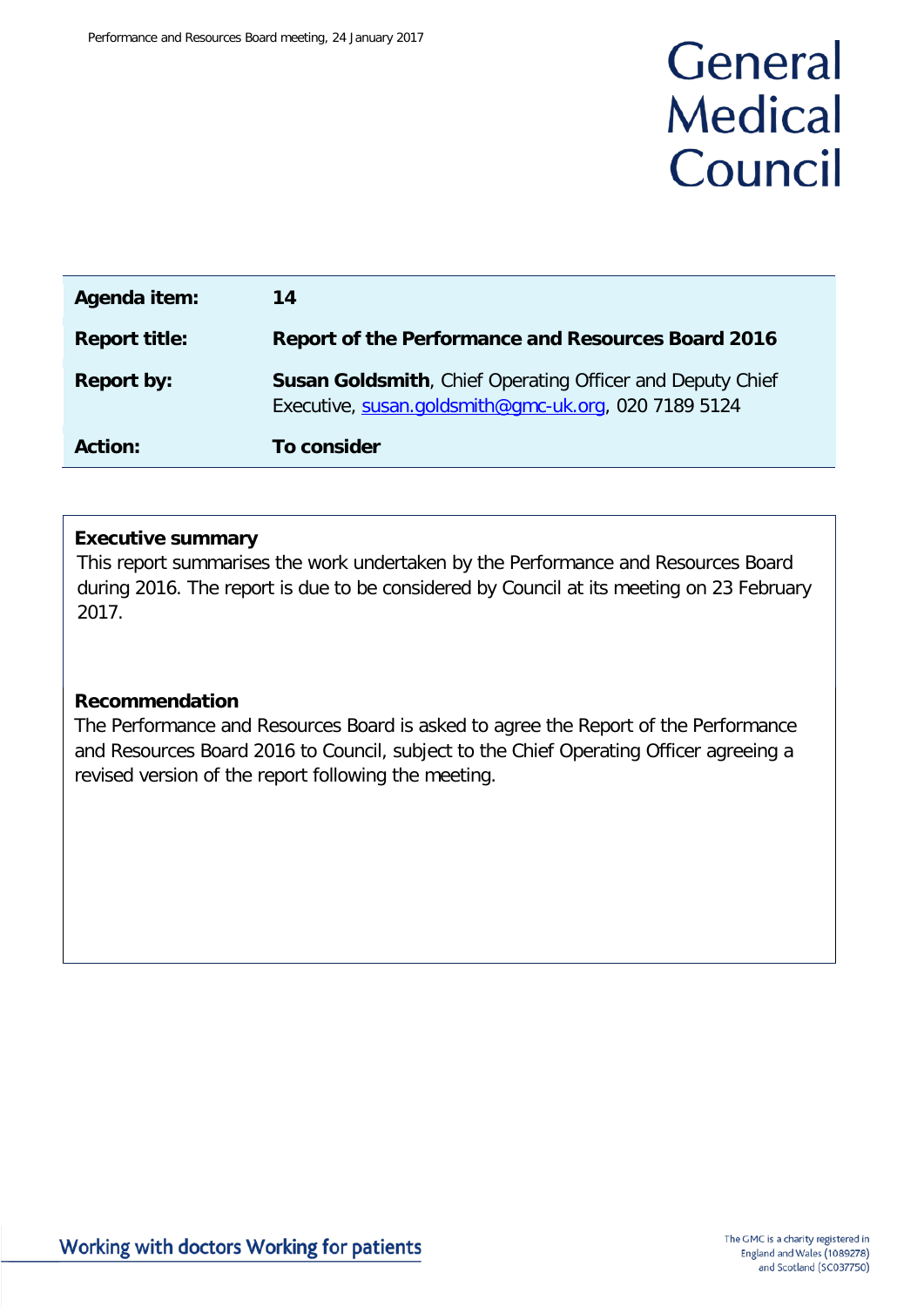# **Background**

- **1** The purpose of the Performance and Resources Board is to provide an advisory forum that brings together a range of management information to support decisionmaking and reporting to Council by the Chief Operating Officer. The Board's remit covers all elements of organisational performance and resource management and its Statement of Purpose is at Annex A. The Board has held six ordinary meetings during 2016 (on 21 January, 1 March, 14 April, 23 June, 27 September and 1 November) and also considered one issue on circulation between meetings. The Board has also held eleven closed session meetings (on 21 January, 1 March, 16 March, 14 April, 23 May, 23 June, 13 July, 27 September, 17 October, 1 November and 5 December) which were dedicated to consideration of the Change Programme. These meetings were held in closed session as the business discussed related to confidential matters, including risk analysis and mitigation and matters affecting staff members. Council has received regular updates on the Board's work through the Chief Operating Officer's report to Council.
- **2** This paper highlights some of the key matters considered by the Board during 2016. The Board has also received reports and updates on a number of other issues, which are listed at Annex A.

# **Change Programme**

- **3** The Board held eleven dedicated closed sessions on the Change Programme, during which it has monitored and reviewed progress in delivering the programme's portfolios and projects, and managed programme risk, this has included reviewing operational Human Resources and accommodation policies, ensuring appropriate reporting and effective financial and non-financial controls for activities within the Change Programme, including to the Audit and Risk Committee and Council, assessing capacity and resource efficiency, ensuring that the organisation is operationally fit and adequately resourced to deliver the Change Programme and that there are effective quality assurance processes within the Programme's supporting structures, and ensuring that equality and diversity was integrated into the GMC's delivery of the Change Programme.
- **4** The final PRB closed session will take place on 15 February 2017 to review the risk register and decide onward management actions for remaining portfolios.

# **Operational Performance and Risk Review**

**5** The Board has considered high level reports of our performance and information on corporate risks at each of its meetings. These have provided updates on: the major external factors which might have an effect on our operational performance; our performance against our Operational Plan and Strategic Aims; and our key performance indicators and targets. The Board has also managed and reviewed the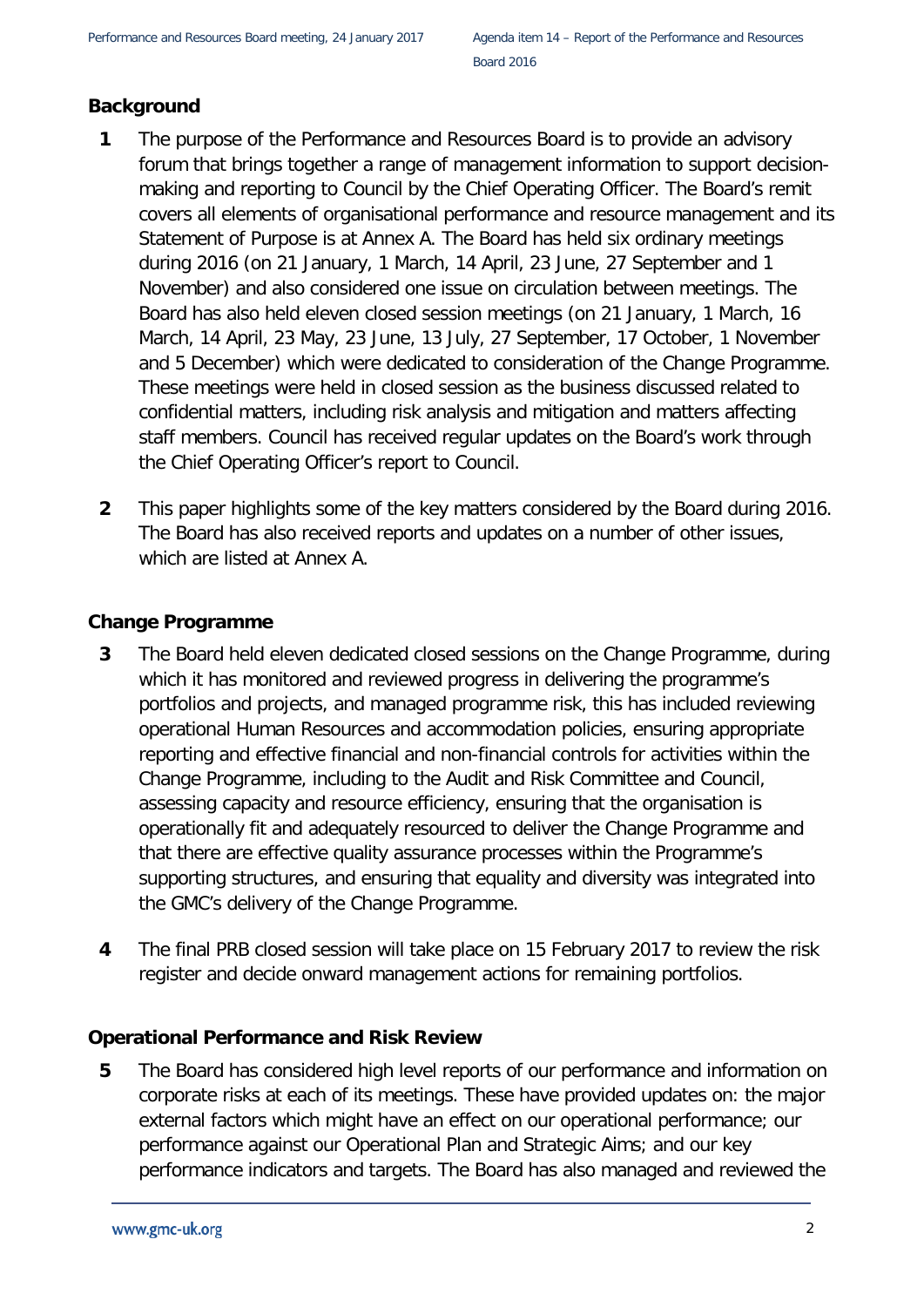risks which could affect the achievement of our strategic aims at each meeting. Council has been updated throughout the year, by exception, on significant issues potentially affecting operational performance and the delivery of our operational plan through the Chief Operating Officer's report which also signals major decisions made by PRB.

**6** The Board is also responsible for signing off, before Council, the yearly business plan and monitoring delivery against it through the Operational Performance and Risk Review (OPRR).

# **Human Resources issues**

**7** The Board has considered regular updates on Human Resources (HR) issues. The Board considered: the development of updated guidance and equality analysis for the recruitment policy; the conclusion of the tendering process for a preferred supplier list of recruitment agencies; the legal advice received on the calculation of sick pay; the change in statutory redundancy rates; the introduction of online corporate training; the 2016 pay award; an update on the Learning and Development Programme; pension reform; the 2015 triennial valuation and a review of the Whistleblowing Policy. The Board agreed on the updated Whistleblowing policy, which was be reported to Audit and Risk Committee at its meeting on 11 July 2016. The Board has also reviewed HR monitoring data, including workforce ethnicity and diversity data.

# **2016 Information Systems Plan**

**8** The Board considered and approved the 2016 Information Systems Plan which comprised of 110 projects. It noted the key areas of focus for 2016 were the Digital Media Strategy, the Standards app, two Siebel releases to support the proposed projects, the Data Strategy, including the implementation of the Agora database and reporting system and the development and launch of the UK Medical Education Database, a new National Trainer survey, development of online training, infrastructure upgrades and replacement of some systems.

# **Strategic Communications Programme Board**

**9** The Board considered a proposal to establish a Strategic Communications Programme Board to oversee the Digital Media Strategy, Customer Service Strategy, List of Registered Medical Practitioners project and Communications Engagement Strategy, and agreed the terms of reference. It noted that the appointment of the preferred Content Management System (CMS) and delivery partner had been undertaken as part of the procurement process.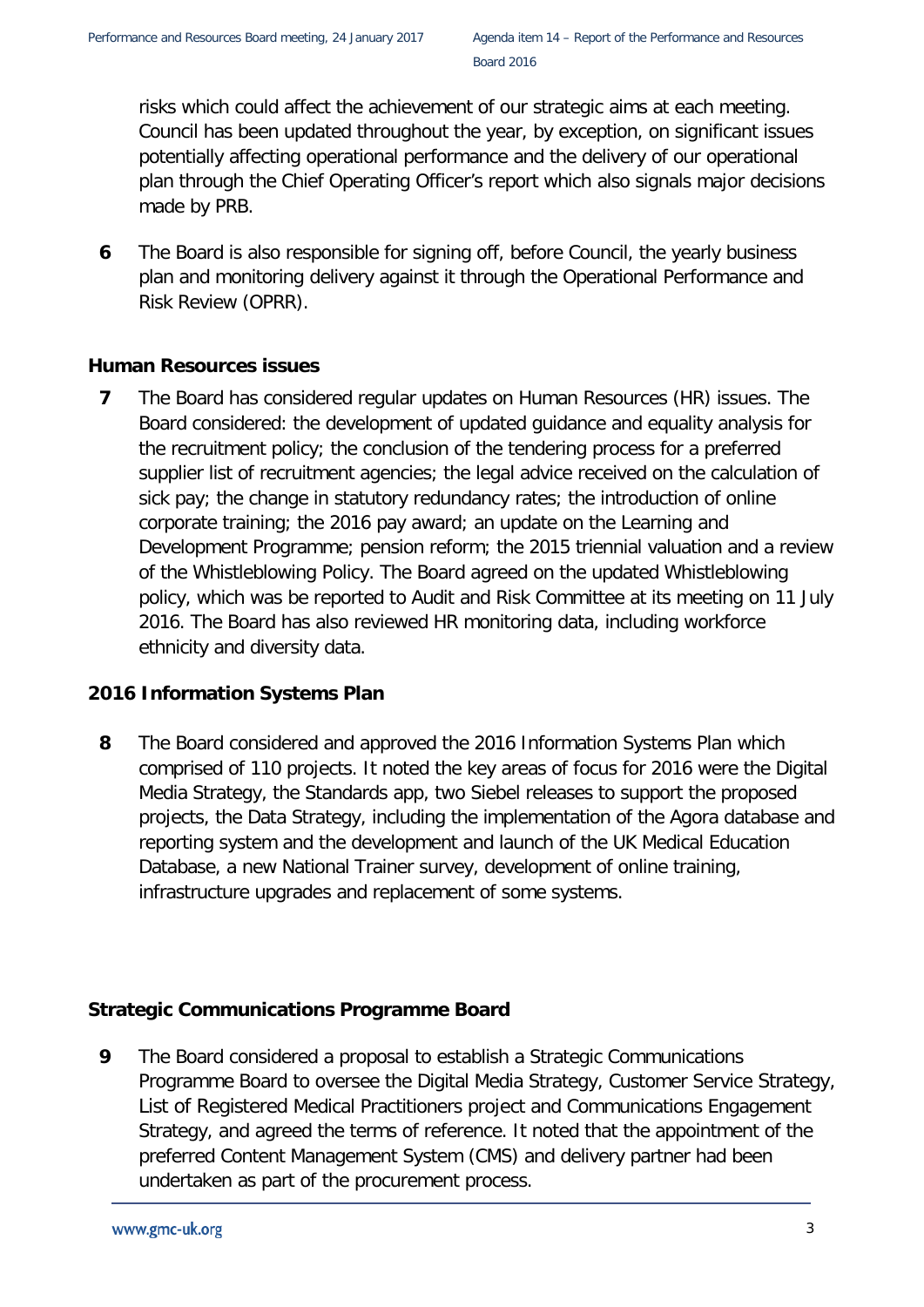# **Options for delivering Performance Assessment tests of competence**

**10** The Board considered a proposal to bring assessments of a doctor's knowledge and skills in-house, and approved the initiation of a project to explore the preferred option and stop the research element of the work. The Board also agreed that further work would be undertaken to consider the potential for joint working and governance as part of the Performance Assessment, Revalidation Assessment and Medical Licensing Assessment projects.

# **Mobile apps**

**11** The Board noted updates on progress with work to develop and deliver the GMC Standards app. It noted that a revised timeline had been agreed with a soft launch planned for November 2016 and a full launch due in December 2016. It noted that initial scoping for phase two had begun which included a review of suggestions put forward by users who tested My GMP and the addition of new functionality.

# **Welsh Language Standards**

**12** The Board considered an update on the timetable for implementing Welsh Language Standards and progress against the Welsh Language Standards Action Plan across the organisation. In April 2016, the Board noted that each directorate now had a lead for the implementation of the Welsh Language and that all directorates had submitted bids for Welsh language translation. It noted that fitness to practise disclosure letters would be amended to include an offer of translation by June 2016 and the Contact Centre would be offering a phone translation service which was due to launch in May 2016.

# **GMC Services**

**13** The Board considered regular updates on the development of GMC Services; the objective of which is to introduce revenue streams and thus reduce the reliance on traditional and limited financial resources. The Board agreed a draft Overseas Assignment Policy and additional accompanying guidance for staff that may be deployed overseas via the trading subsidiary to ensure that legal obligations are met.

# **Equality and Diversity Progress Report**

**14** The Board will receive an update on progress in delivering our Equality and Diversity (E&D) Strategy and on the work of the E&D Programme Board at its meeting on X February 2017.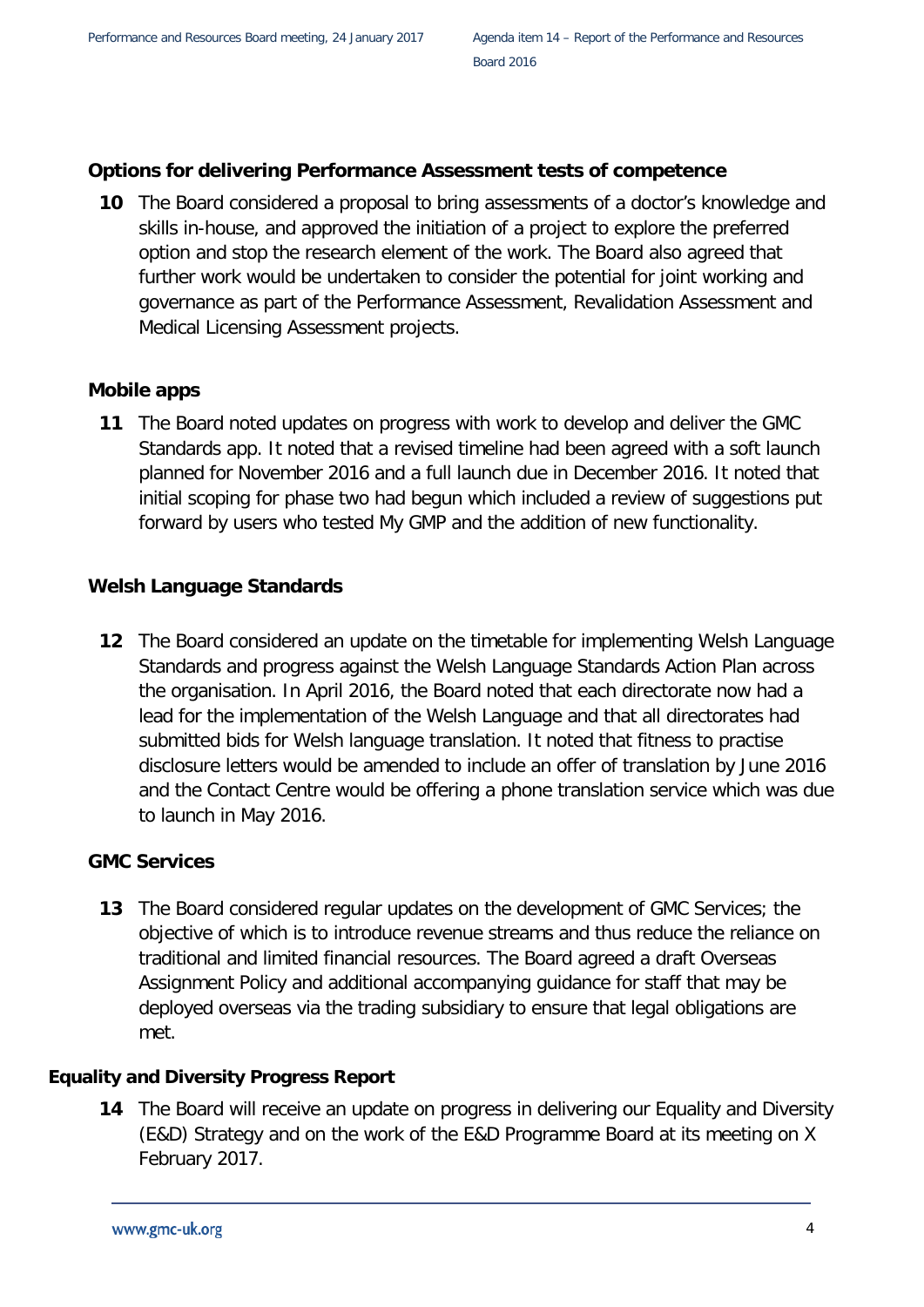# **14 – Report of the Performance and Resources Board 2016**

# **14 – Annex A**

General

**Medical** 

Council

# **Statement of Purpose of the Performance and Resources Board**

# **Purpose**

The purpose of the Performance and Resources Board is to provide a forum for reviewing operational performance and organisational capacity, as part of the GMC's formal executive governance arrangements.

The Performance and Resources Board is an advisory forum that brings together a range of management information to support decision-making and reporting to Council by the Chief Operating Officer.

The remit of the Board covers all elements of organisational performance and resource management.

#### Duties and activities

The Performance and Resources Board:

- **Proposes and monitors business and operational plans, ensuring appropriate** management reporting and review of performance against targets, forecasts and intended outcomes
- **Proposes and monitors all aspects of budget management (including budget)** setting; recommendations on fees for entry to, retention on and restoration to the Medical Register; proposing other fees and charges as delegated by Council; proposing financial policies, including those for reserves and investment)
- **Ensures appropriate reporting and effective financial controls, advising and** reviewing (for approval by Council) the financial regulations which set standards for, and provide guidance on, administration of the GMC's financial affairs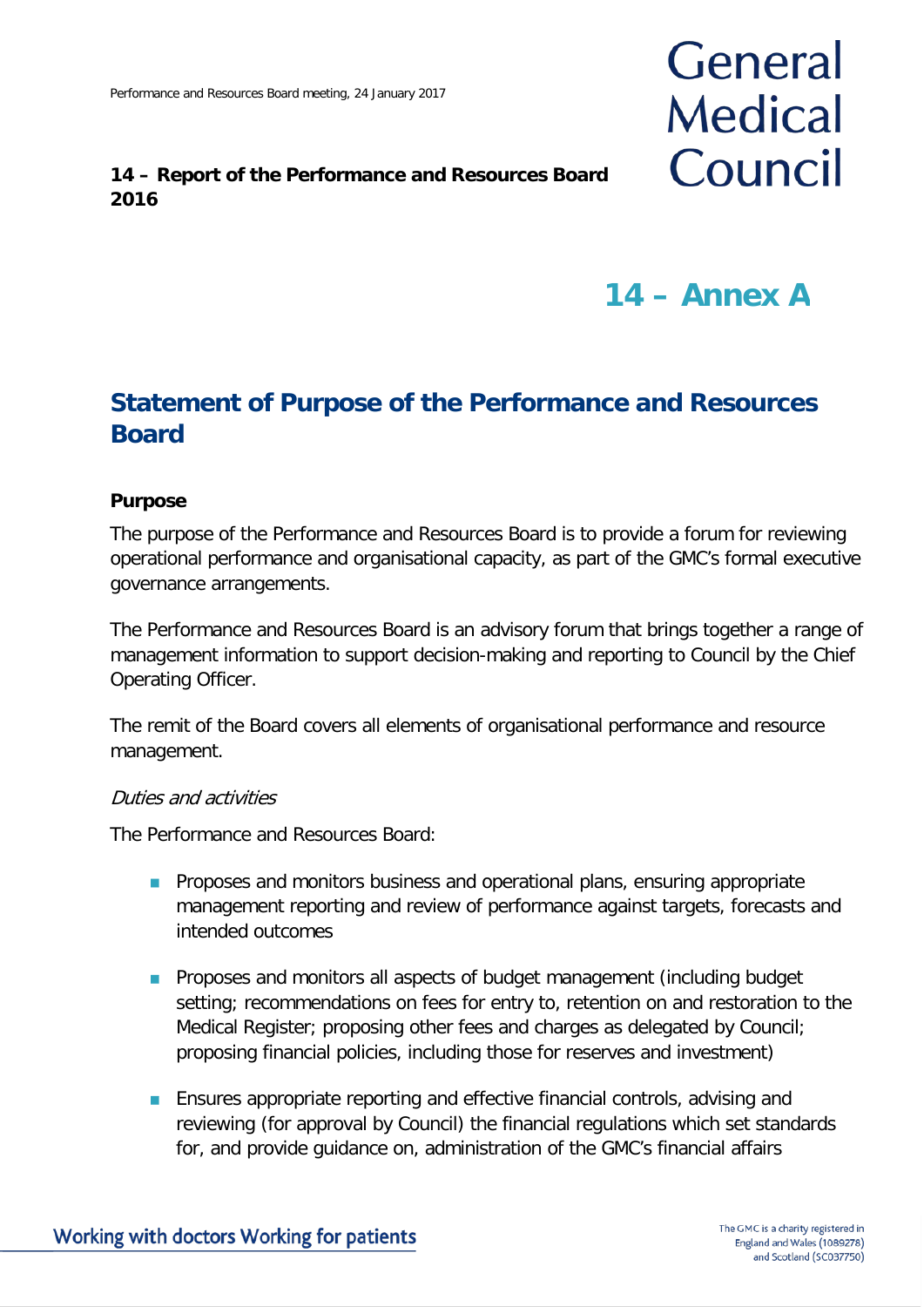- **Maintains, monitors and reports on risk management and related controls**
- **Assesses capacity and resource efficiency, ensuring that the organisation is** operationally fit for purpose and has effective quality assurance processes
- **Inputs to strategy development to maintain capacity (including finance, HR, IT,** procurement and accommodation/estate management) ensuring that the GMC is adequately resourced to achieve its aims
- **Reviews and where necessary develops operational policies that support delivery of** the GMC's aims (including finance, HR, IT, procurement and accommodation policies)
- **The Takes resource decisions in the execution of these strategies within the constraints** of the annual business plan and budget
- **Ensures that equality and diversity is integrated into the GMC's core activities,** monitoring action plans and compliance with the equality duty
- Reports to Council via the COO report on Human Resources issues relating to the GMC's role as employer. This includes (but is not limited to) matters such as: workforce data (including data relating to equality and diversity issues), data relating to vacancies, turnover and recruitment (including data relating to equality and diversity issues), patterns in sickness absence, numbers of disciplinary and grievance cases, arrangements for staff training and development, staff benefits, health & safety matters, and any changes to HR policies and procedures
- **Assesses resource impact of in-year changes to planning assumptions (e.g. caused** by unexpected events such as a public inquiry or higher than forecast increase in FtP cases)
- Takes decisions and oversees actions relating to remuneration, benefits and terms of service of staff (other than the CE, COO, Senior Medical Adviser and Responsible Officer and Directors, and MPTS Chair and MPTS Advisory Committee members) where there are significant contractual, legal or resource implications; expenses policies for all staff; and contractual arrangements and expenses policy for associates. Also supports as necessary decisions by the Remuneration Committee on expenses policy for Council members
- **Exercises any of the rights, powers, duties and discretion of the GMC under any** staff pension scheme
- Oversees delivery of large scale change programmes/projects and efficiency/effectiveness programmes
- **Monitors long-term performance and undertakes horizon scanning**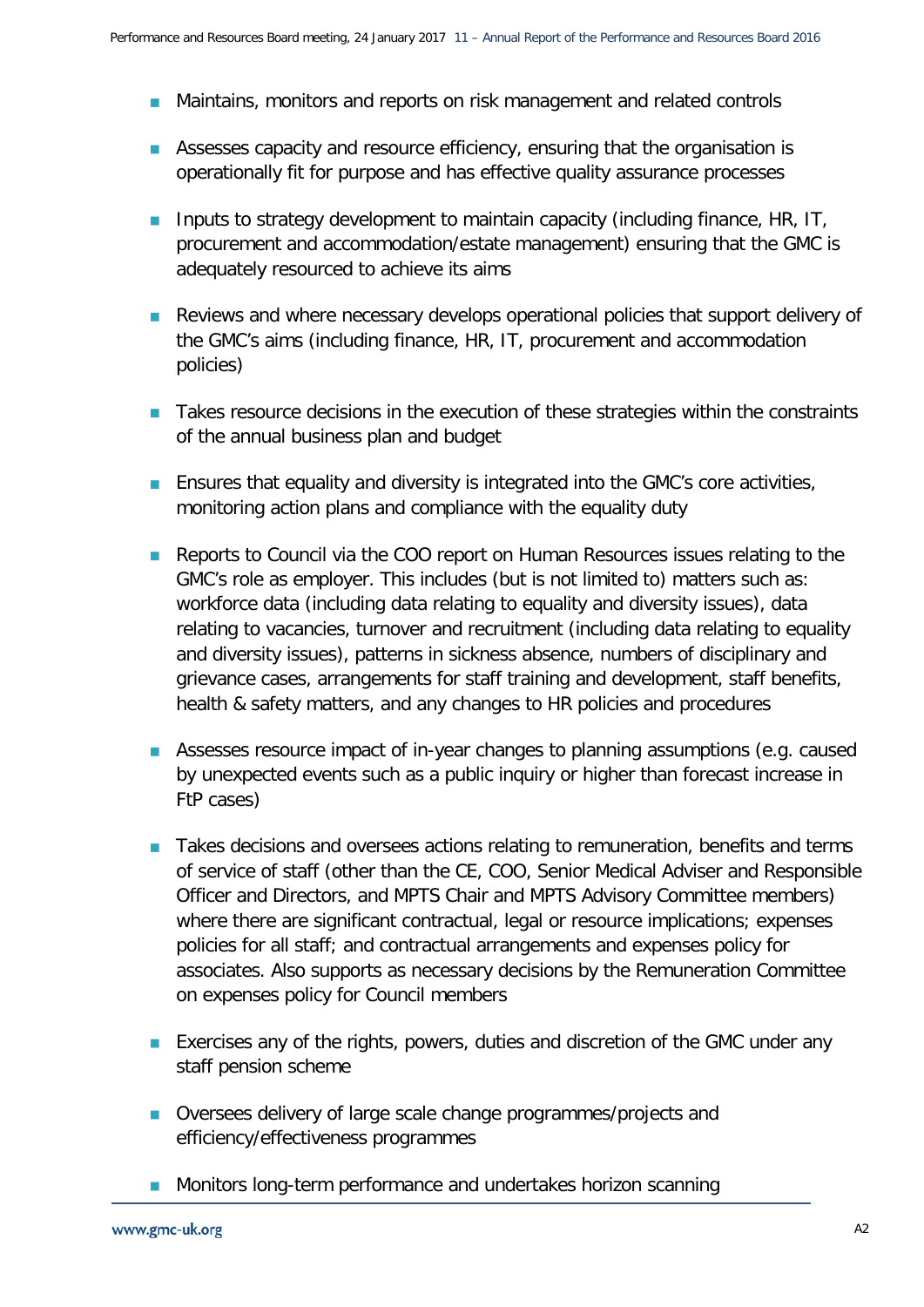- Oversees inputs to the GMC's annual performance review by the Professional Standards Authority
- Oversees the preparation of the trustees' annual report and accounts.

# Working arrangements

The Performance and Resources Board meets every other month (alternating with the Strategy and Policy Board), for two hours. The executive lead for the Performance and Resources Board is the Chief Operating Officer. The Chief Operating Officer agrees the agenda and papers are agreed by the sponsoring Director. Papers should follow the style of Council papers as far as possible, with the same principle of above or below the line review. Papers relating to a decision being made will be published (unless commercially sensitive). Papers in relation to issues in early stages of discussion will not be published.

The Board is chaired by the Chief Operating Officer and attended by all Directors and the Senior Medical Adviser and Responsible Officer, but not the Chief Executive (although conclusions are summarised for discussion between the Chief Operating Officer and Chief Executive, and any conclusions that lead to a recommendation to Council are considered for approval by the Chief Executive). Other attendees are invited as required for the discussion of agenda items. The responsibilities of some Assistant Directors mean that they are likely to be in regular attendance. All Assistant Directors are encouraged to attend the Board from time to time, to contribute to its activities and help facilitate cross-directorate working, corporate leadership and linkages.

Secretariat duties are undertaken by the Governance Team. The Board Secretary minutes each meeting and aims to circulate the minutes, as cleared by the Chief Operating Officer, to Directors and the Senior Medical Adviser and Responsible Officer for comments within two weeks of the meeting. The Board approves minutes at the next Board meeting. Minutes record the conclusions of the Board on the issues considered and will be cascaded to Assistant Directors. A record of decisions will be published (unless commercially sensitive).

As the Board meets bi-monthly, decisions may be taken between meetings on circulation of recommendations to the Chief Operating Officer as the Board's chair (and any subsequent consideration by the Chief Executive). Decisions made in this way will be brought to the Board at its next meeting and included in the record of decisions (with redaction for publication if commercially sensitive).

The Performance and Resources Board reports to Council via the Chief Operating Officer's report and submits an annual report to Council.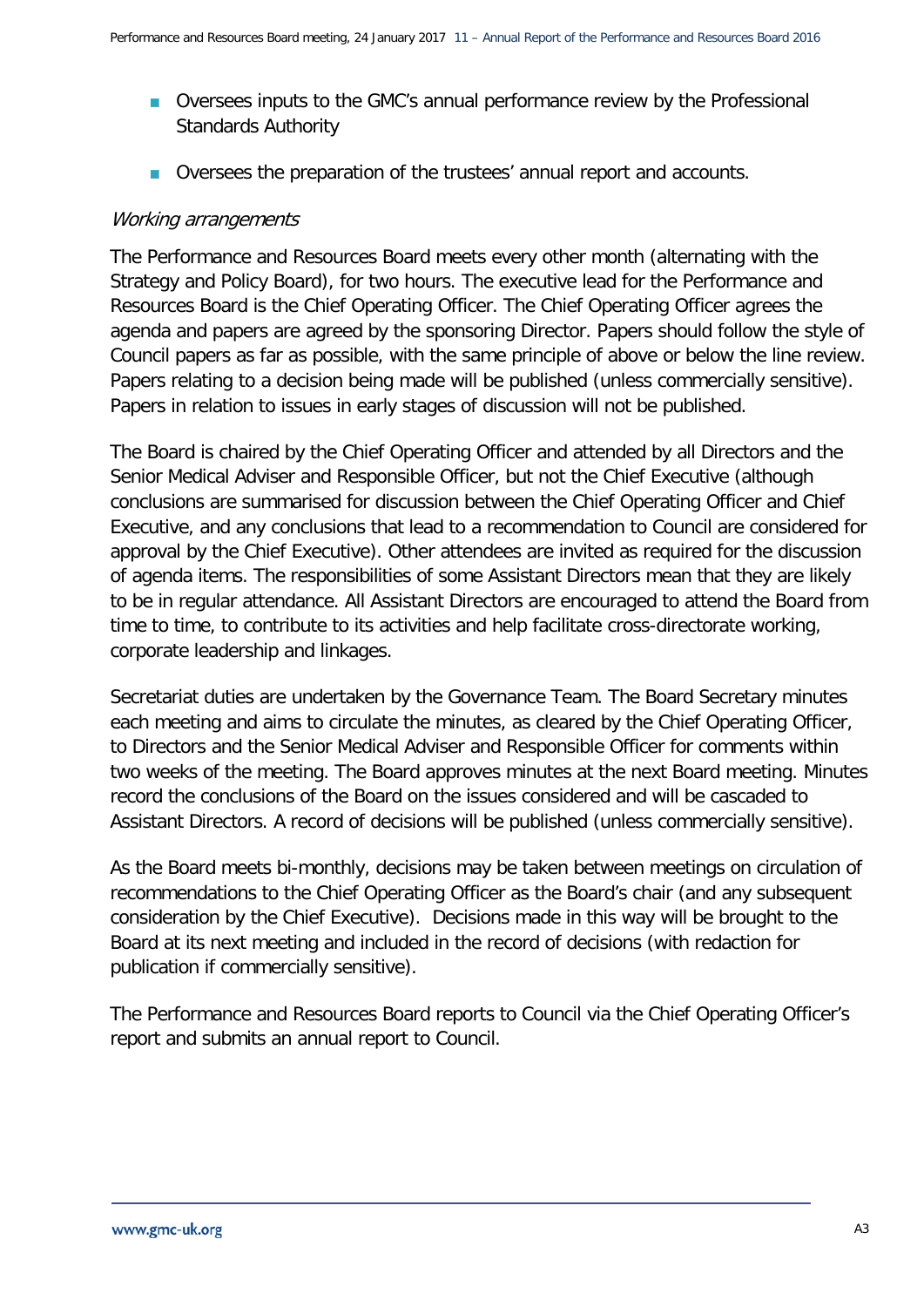# **General Medical** Council

# **14 – Annual Report of the Performance and Resources Board 2016**

# **14 – Annex B**

#### **Introduction**

**1** This annex provides further detail regarding the other reports and updates received by the Board during 2016, which are not covered in the main report.

#### **Other reports considered**

#### 2016 Pay Award

**2** The Board considered options for the 2016 pay award, including performance related progression for staff, they agreed on a pay matrix based on a 1% basic award and performance related progression for a successful employee in the middle zone.

#### Criminal background checks

**3** The Board considered an update on the GMC's current arrangements for Disclosure and Barring Service checks, and agreed in principle to extend the rechecking period for basic criminal background checks to every four years.

#### Data Strategy Update

**4** The Board considered an update on progress with work undertaken by the Data Strategy Programme during 2016, the development of a Central Analytics Team and an Intelligence Model, the delay of the external release of Agora reports until Quarter 1 of 2017 and the Data Strategy deliverables for 2017.

#### 2016 Operational Plans

**5** The Board noted an update on the 2016 Operational Plans as agreed by Council at its meeting on 10 December 2015, including the approach to monitoring and reporting against the plans.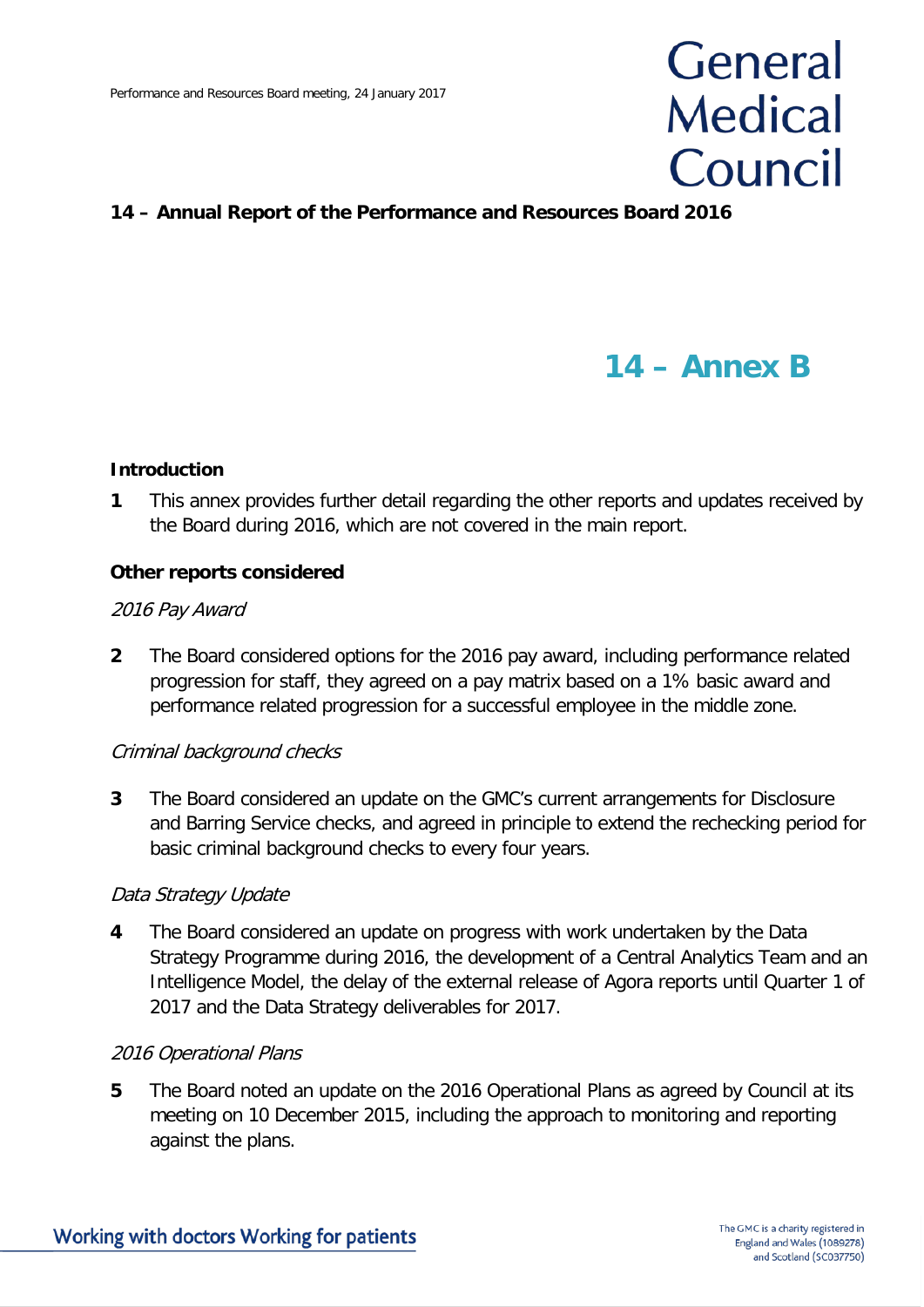# GMC Overseas Visits Programme 2016

**6** The Board considered and approved the proposed reforms to the GMC overseas visits programme for 2016. The Board noted that the reforms would help to ensure that the GMC managed the impact on business capacity arising from the increasing number of overseas visits and that potential commercial opportunities were identified and taken forward.

# Non-Annual Retention Fee fees – Second revalidation assessment

**7** The Board considered the arrangements that would apply to doctors without a prescribed connection who failed to reach the required standard in the first revalidation assessment and the fee that should be charged. The Board agreed to introduce a fee for second revalidation assessments, on a full cost recovery basis, of £2,350.

# Calculating Fitness to Practise case age data

**8** The Board considered proposed amendments to the dates from which the GMC's case age data is calculated and in the approach to external reporting. It agreed to liaise with the Professional Standards Authority for Health and Social Care (PSA) to seek its views on all three proposals contained within the paper. It noted that subject to the outcome of discussions with the PSA, that when reporting on data externally, both doctors within our fitness to practise processes and cases should be counted. Case age data should be based on the oldest case for each doctor.

# Fitness to Practise Annual Statistics Report 2015 and analysis

**9** The Board endorsed the Fitness to Practise Statistics Report 2015 for approval by Council. It noted that there had been an increase in the number of cases being referred to panel in 2015.

#### Trustees' annual report and accounts 2015

**10** The Board considered and endorsed the draft Trustees' Annual Report and Accounts 2015 for consideration by the Audit and Risk Committee and approval by Council.

#### Reducing Costs Portfolio – Flexible Working options

**11** The Board considered an analysis of feedback from staff on existing flexible working arrangements and proposed next steps for developing accommodation and flexible working practices as work was relocated from London to Manchester.

# Four-country working

**12** The Board considered an update on options to further develop the GMC's position as a four-country regulator, agreeing that further consideration would be given to options for increasing the organisation's focus on policy developments in England and further work would be undertaken to develop country-specific data.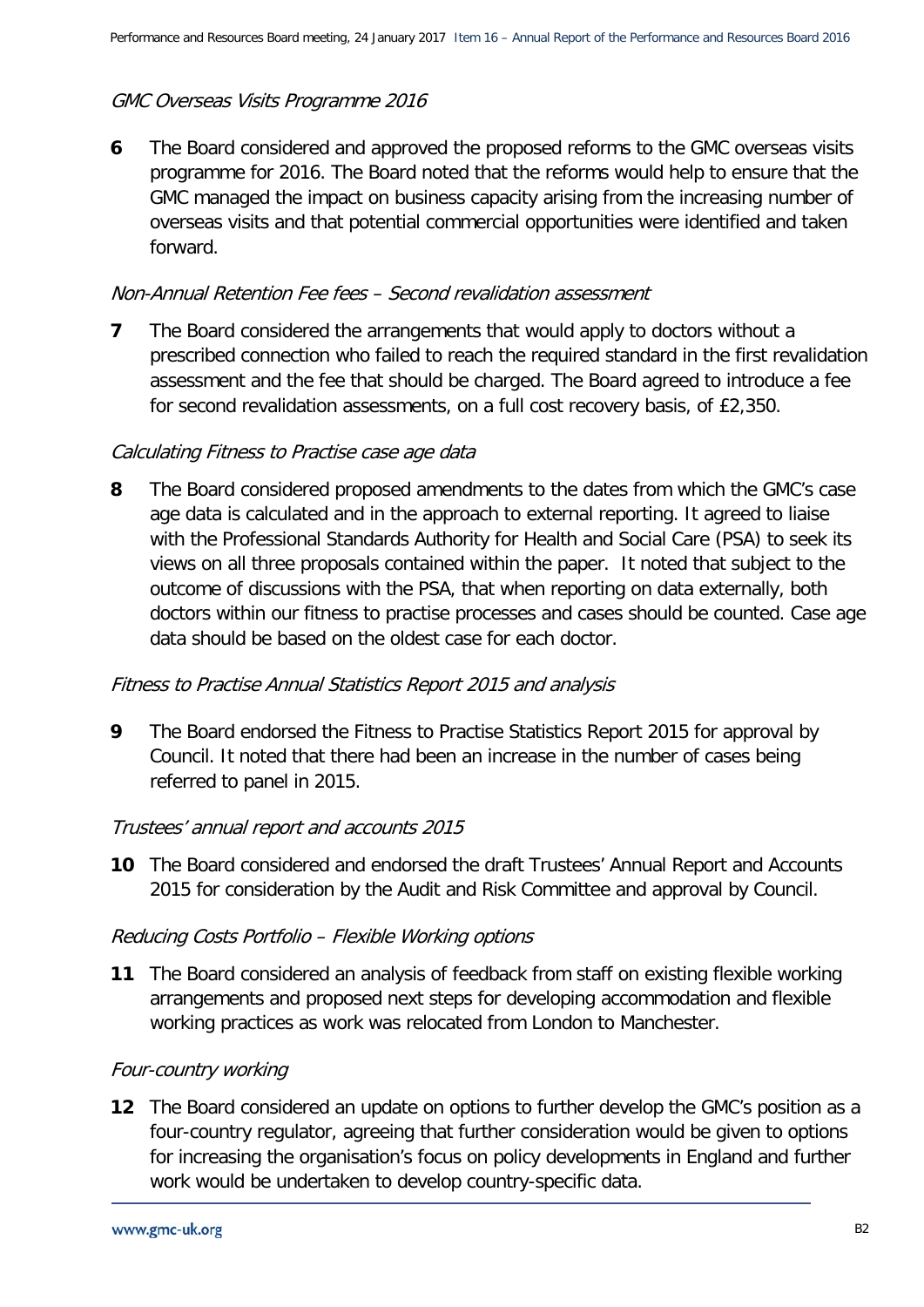# Digital Media Strategy update

**13** The Board considered an update on the Digital Media Strategy, including the procurement of a new Content Management System (CMS) and technology delivery partner including a road map for delivery of the new register, website and associated portals. The Board agreed the high level requirements to be used as a basis for selecting the new digital platform.

# Proposed Policies for handling vexatious complaints and unreasonable behaviour

**14** The Board considered and approved the rationale for adopting a Vexatious Complaints Policy and an Unreasonable Behaviour Policy, subject to a full equality and diversity review being undertaken.

# Cyber security incident response plan

**15** The Board considered and noted the new Cyber Security Incident Response Plan and noted that this paper would be withheld from publication on the external website.

# Reducing regulatory burden

**16** The Board considered an update on opportunities for reducing regulatory burdens and agreed the Regulation Policy team would report on work to coordinate and promote this and to embed the principle of reducing regulatory burden into business planning and core operations**.** 

#### New schools and programmes application work stream

**17** The Board considered the implications of an increase in the number of proposals for new (mostly private) medical schools and overseas programmes and the impact this is causing on resources. The Board noted that there were significant resource implications for the GMC given the regulatory burden for quality assuring new medical schools and overseas campuses which would require additional resources to address. Unless legislative change was secured, the GMC would continue to be legally required to quality assure the overseas campuses of UK universities. Consideration would be given to further engagement with the Department of Health on the potential for legislative change, as this situation could not have been intended when the Medical Act was

# Draft business plan and budget 2017

**18** The Board considered updates at its September and both its November meetings on the development of the draft business plan and budget 2017. The Board noted that the GMC had spent less than expected during 2016, partly due to the Change Programme and that a number of staff had left the GMC earlier than expected.